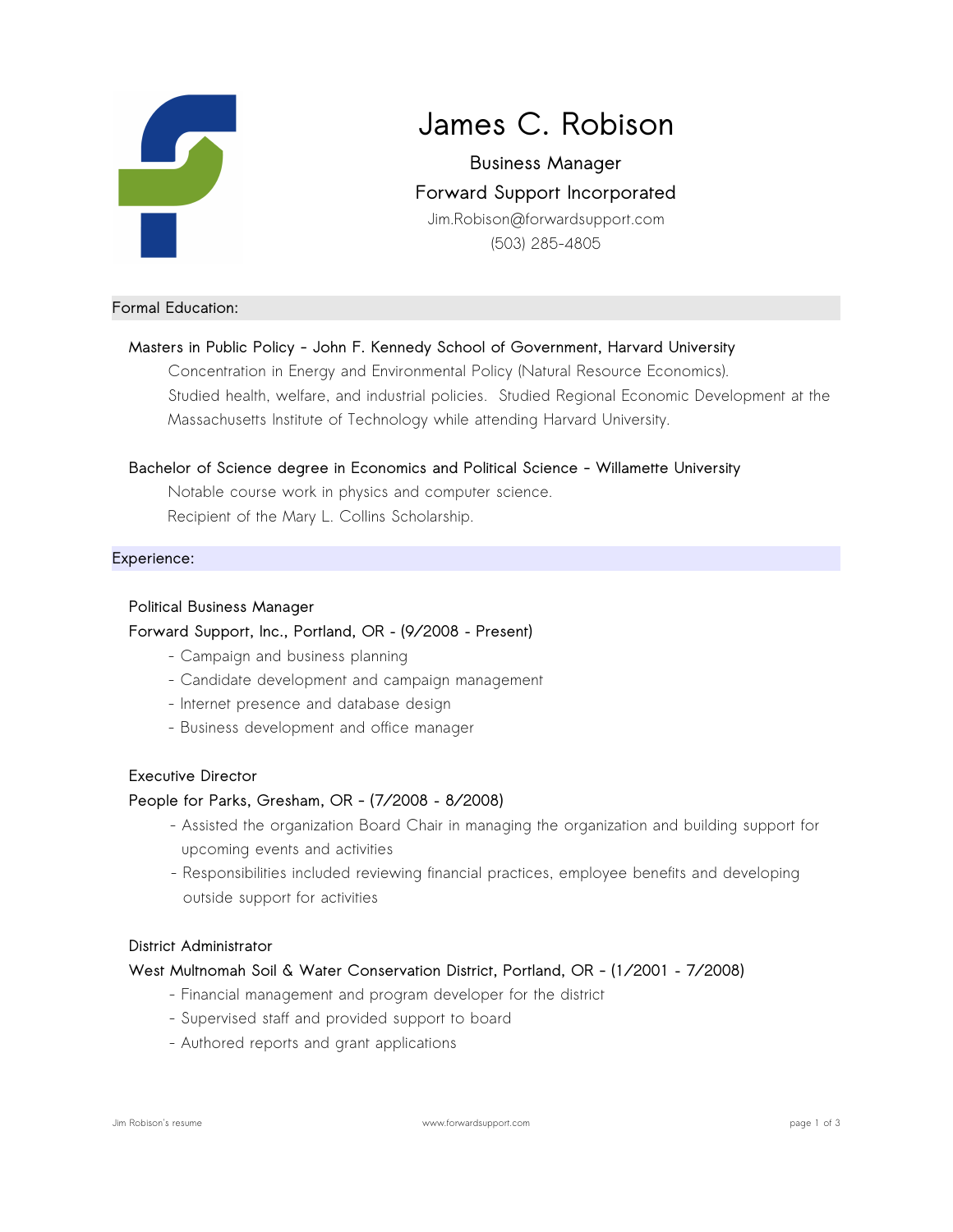## **President**

# **Robison Data Systems, Portland, OR - (1/1990 - 6/2002)**

- Developed custom software applications
- Provided training and support for clients in the use of their information systems
- Computer, database, web design and list processing consulting

## **Economic Analyst**

# **1000 Friends of Oregon, Portland, OR - (6/1988 - 1/1990)**

- Provided economic & policy analysis for land use rulings and proposals
- Conducted an economic analysis of timber tax policies and proposals which included reviewing the available literature, researching forestry statistics and taxes, and comparing tax policies in various states

## **Professional Skills:**

## **Political & Social Action**

- Actively participated in numerous local and state wide political campaigns
- Served as Chair of the Multnomah County Democratic Party
- Served as Chair of the 3<sup>rd</sup> Congressional District Democratic Committee
- Served as Chair of the North Portland Odor Abatement Committee (NPOAC)
- Served as Chair of the University Park Neighborhood Association (UPNA)
- Served as Member of the Metro Committee For Citizen Involvement (MCCI) Steering Committee, and as Chair of Advisory Committees Subcommittee
- Served as Chair of the Multnomah County Support Services Citizens Budget Advisory Committee (CBAC)
- Serve as Chair of the Portland Harbor Community Advisory Group (PHCAG)
- Served as member of the Oregon DEQ Green Permits Advisory Committee
- Serve as member of City of Portland Columbia Blvd Waste Water Treatment Plant Citizen Advisory Committee
- Serve as Vice-Chair of newly formed St. Johns Lions Club
- Served as the President for Portland Toastmasters and Portland Progressives Toastmasters
- Served as President of the Eastside Democratic Club
- Served on the Planning Commission for the City of Aumsville, Oregon
- Organized the Young Democrat's of Oregon and served as State Chairperson, Treasurer, and Executive Director
- Served on the local board for the Willamette University chapter of the Oregon Student Public Interest Research Group (OSPIRG)

## **Staff Leadership**

- Managed and supervised staff while running a computer consulting & software development business